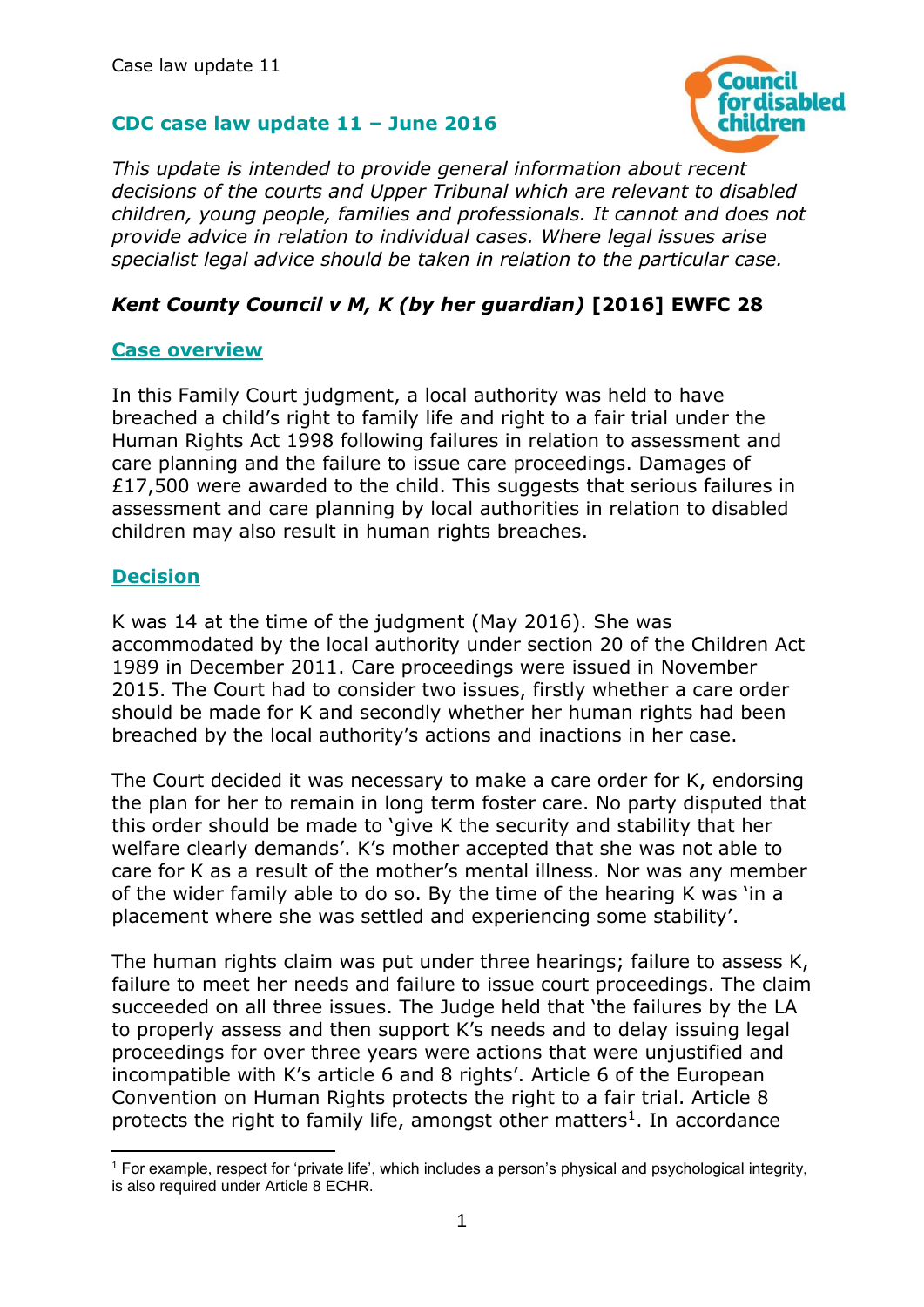with section 6 of the Human Rights Act 1998 it is unlawful for a public authority to act contrary to these rights.

In considering the relevant law the Judge referred to what was said in an earlier case by the Court of Appeal about the unacceptable use of section 20 to avoid issuing care proceedings.<sup>2</sup> The Judge also referred to another earlier case where delays and mismanagement has resulted in a breach of Article 6 ECHR and had prejudiced the child's rights under Article 8 ECHR.<sup>3</sup>

On behalf of K, it was argued that the delay and drift in her case had added to her difficulties and led to more entrenched challenging behaviours. The local authority argued that they had managed K's care in a way which complied with her human rights and that the use of section 20 to accommodate children was not time limited.

The Judge found that while there is no time limit on providing accommodation under section 20, 'each case has to be considered on its own facts, with active consideration being given as to whether proceedings should be issued'. In K's case Care proceedings 'would have helped significantly to provide the stability and security that K so clearly needed'.

The Judge noted the local authority's concession in 2015 that K had been 'passed around services for the last 18 months with no real support or assessment in place'. The Judge observed that 'This is hardly a ringing endorsement by the LA of their own care planning for K'. The Judge found that K was caused harm by the lack and security of her previous placements.

The Judge gave a long list of reasons as to why the local authority had breached K's human rights. These included:

- The failure by the local authority to conduct or update K's core assessment for three years. As such 'The care plan for long term fostering lacked any detailed foundation that such an assessment would have given it'.
- The failure to secure appropriate mental health assessments and/ or therapeutic support for K.
- The repeated failure to seek legal advice to secure K's position through issuing proceedings. 'The delay meant K was denied access to an independent guardian and her own legal representation.'

The Judge held that 'reliance by the LA on the unlimited term of s 20 simply cannot be justified in a factual vacuum'.

**<sup>.</sup>** <sup>2</sup> See *Re N (Children) (Adoption: Jurisdiction)* [2015] EWCA Civ 1112 at para 157.

<sup>3</sup> *Northampton CC v AS and others* [2015] EWHC 199 (Fam).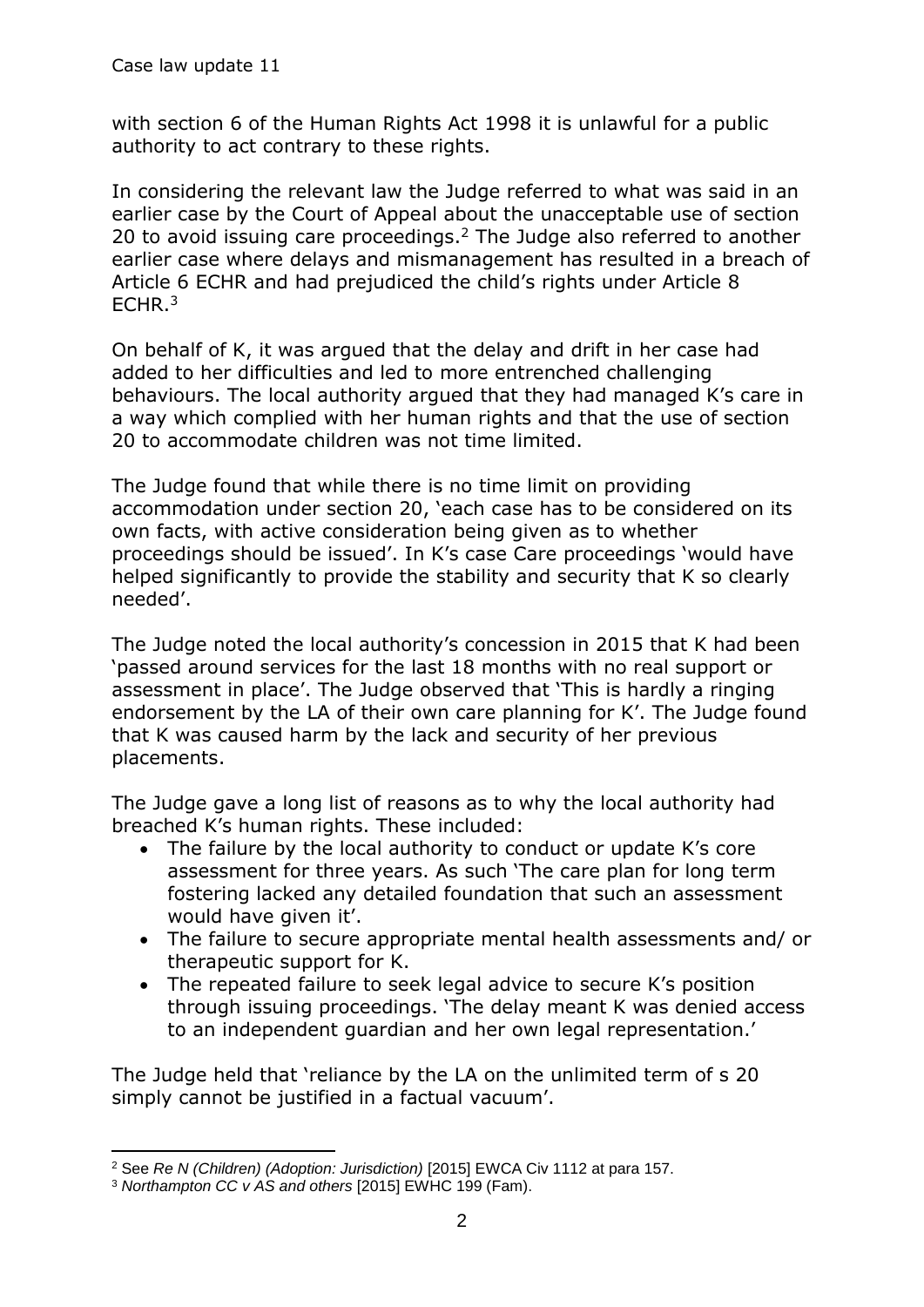Overall, the Judge concluded that 'The delays by the LA in taking the necessary steps that their own decisions provided for, to safeguard K's welfare, security and stability have had a negative impact on her emotional health and development'.

This led to a finding of four breaches of K's human rights:

- 1. Failure to properly assess K from March 2012 until July 2015
- 2. Failure to implement a care plan that met K's needs from March 2012 to July 2015
- 3. As a result of (1) and (2), failure to provide K with a proper opportunity to secure a suitable long term placement and a settled and secure home life.
- 4. Failure to issue proceedings in a timely manner.

Taking account of the impact on K, the Judge decided that an award of £17,500 to K in damages under the Human Rights Act 1998 was necessary to afford K 'just satisfaction' for the breaches of her human rights.

# **What this means for children, young people and families**

This judgment makes clear that serious breaches by local authorities of their obligations under the Children Act 1989 can result in human rights breaches. This can lead to significant damages being awarded by the courts. This may apply where there has been serious delay and / or failure to act in cases involving disabled children.

It is however important to keep in mind that the assessment and care planning failures in K's case lasted for over three years and had a seriously detrimental impact on her welfare. Less significant failures (for example a short delay in completing a child in need assessment for a disabled child without any serious adverse consequences) will be unlikely to result in a human rights breach. Advice will be needed on the facts of any specific case.

The primary concern of the courts is to ensure that breaches of human rights are brought to an end rather than to award compensation. As such the first issue will be to ensure that the human rights of disabled children and families are being respected, with damages being a second concern.

Any damages awarded will be 'highly fact sensitive'. The award in K's case was based on an assessment by the Judge that K's rights had been 'seriously interfered with over an extended period of time'.